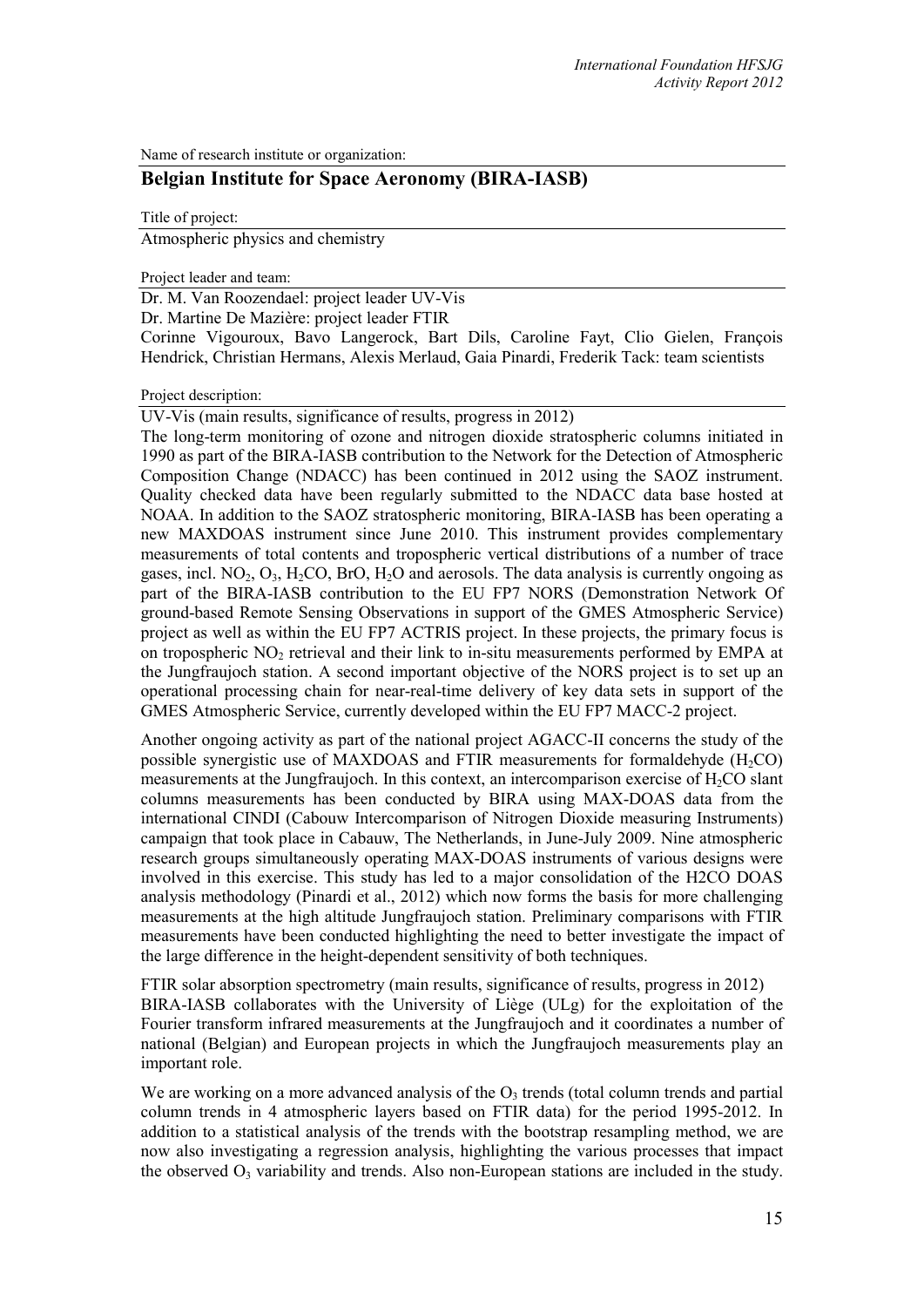The study is part of the  $SI<sup>2</sup>N$  initiative<sup>[1](#page-0-0)</sup> and will be published in a special issue dedicated to SI<sup>2</sup>N. The Jungfraujoch data represent the northern mid-latitude situation in this study.

The work on the coordinated validation of the IASI FORLI CO and  $HNO<sub>3</sub>$  data, using NDACC FTIR data, has been published in 2012 for CO (Kerzenmacher et al., 2012) and will be published in 2013 for  $HNO<sub>3</sub>$ .

BIRA-IASB is partner in the EU FP7 ACTRIS Research Infrastructure project. It is responsible for investigating how VOC remote sensing measurements can be linked to in-situ measurements. To this end, it uses the FTIR data at the Jungfraujoch, for CO and  $C_2H_6$ . Preliminary results have been reported but the study is still ongoing.

The Jungfraujoch is one of the 4 demonstration stations in the EU FP7 project NORS that is coordinated by BIRA-IASB and started in November 2011 [\(http://nors.aeronomie.be\)](http://nors.aeronomie.be/). Concerning the FTIR measurements, we will work on CO,  $CH<sub>4</sub>$ , NO<sub>2</sub> and H<sub>2</sub>CO. The objective is to make a more rapid data analysis and submission to the NDACC database, for use in the validation of the GMES Atmospheric Service products. Research will be undertaken as to common retrieval strategies for  $NO<sub>2</sub>$  and  $H<sub>2</sub>CO$ , and regarding a better characterisation of the FTIR data products (error budgets, representativeness…).

## Key words:

Atmospheric composition, long-term monitoring, optical remote sensing, vertical inversion methods, satellite and model validation

Internet data bases:

- $\triangleright$  The data are archived in the NDACC database [\(http://www.ndacc.org/\)](http://www.ndsc.ncep.noaa.gov/), in the NADIR/NILU database [\(http://www.nilu.no/projects/nadir\)](http://www.nilu.no/projects/nadir).
- $\triangleright$  Data processed for ENVISAT validation purposes are also submitted to the ENVISAT CAL/VAL database [\(http://nadir.nilu.no/calval\)](http://nadir.nilu.no/calval).
- A revised HDF GEOMS format for UV-Vis DOAS data products has been implemented at the NDACC data base, as a contribution to the NORS project
- The GEOMS HDF format for FTIR vertical profile data has been implemented at the NDACC database.
- $\triangleright$  In the frame of NORS, the data submission will be done in the GEOMS HDF format to the NDACC database, within 1 month after data acquisition.

Collaborating partners/networks:

- $\triangleright$  Collaborations with University of Liège and NDACC partners
- $\triangleright$  Collaboration with European FTIR and UV-Vis teams and modelling teams in the frame of the EU project NORS;
- $\triangleright$  Collaboration with M. Chipperfield of Univ. Leeds.
- $\triangleright$  Both the UV-Vis and FTIR observations contribute to the international Network for the Detection of Atmospheric Composition Changes (NDACC).
- Collaboration with B. Buchmann, D. Brunner, S. Henne, S. Reimann and M. Steinbacher of EMPA (NORS and ACTRIS projects)
- Collaboration with F. Goutail and A. Pazmino of LATMOS, France (SAOZ)
- Collaboration with the GOME, ENVISAT, OMI, ACE and MetOp GOME-2 and IASI satellite communities.
- $\triangleright$  Collaboration with Université Libre de Bruxelles for IASI FORLI data validation.

 $1$  SPARC/IO<sub>3</sub>C/IGACO-O3/NDACC Activity on Past changes in the Vertical Distribution of Ozone